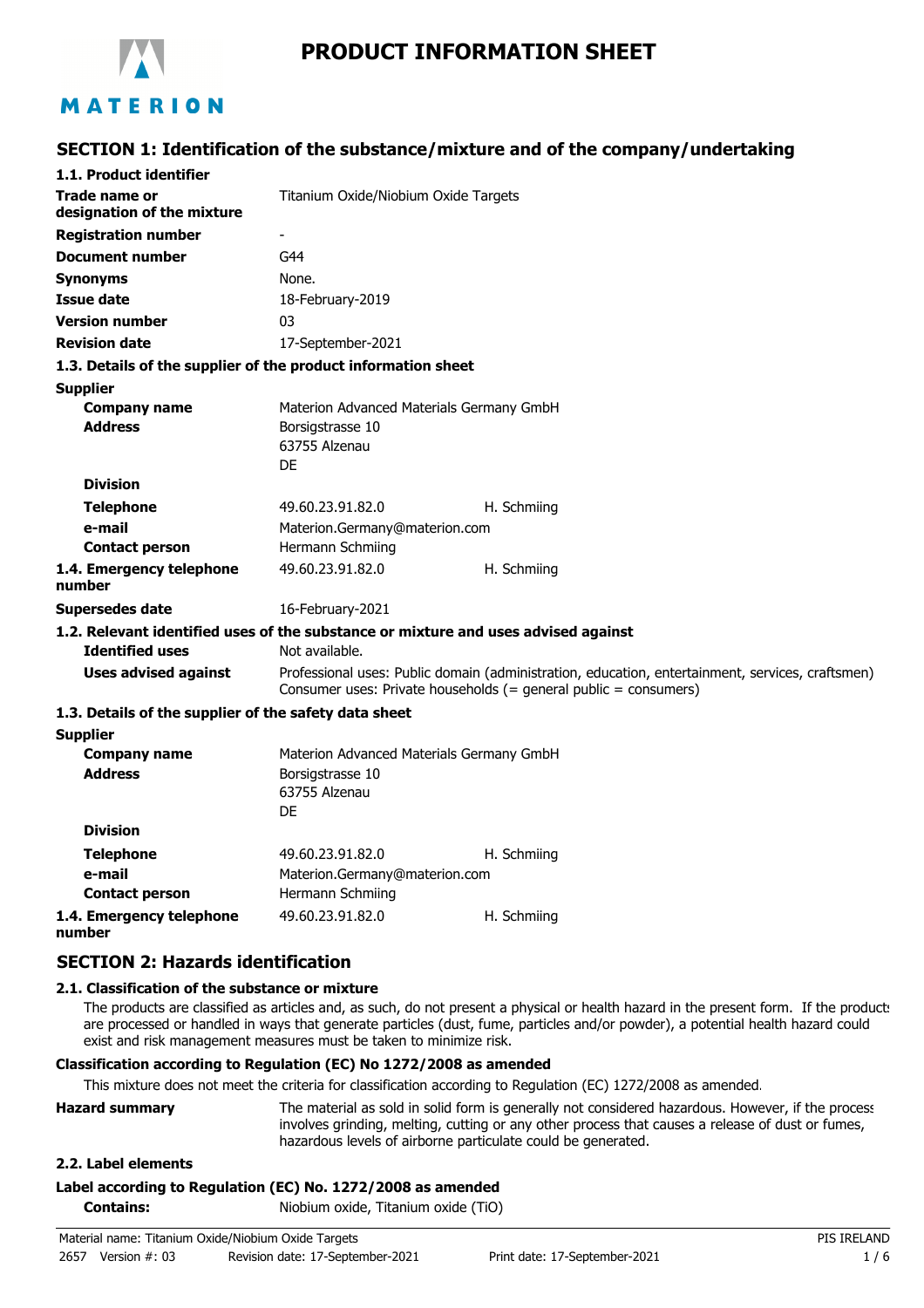| <b>Hazard pictograms</b>          | None.                                                                                                                                                                                                                                                                 |
|-----------------------------------|-----------------------------------------------------------------------------------------------------------------------------------------------------------------------------------------------------------------------------------------------------------------------|
| Signal word                       | None.                                                                                                                                                                                                                                                                 |
| <b>Hazard statements</b>          | The material as sold in solid form is generally not considered hazardous. However, if the process<br>involves grinding, melting, cutting or any other process that causes a release of dust or fumes,<br>hazardous levels of airborne particulate could be generated. |
| <b>Precautionary statements</b>   |                                                                                                                                                                                                                                                                       |
| <b>Prevention</b>                 | Observe good industrial hygiene practices.                                                                                                                                                                                                                            |
| <b>Response</b>                   | Wash hands after handling.                                                                                                                                                                                                                                            |
| <b>Storage</b>                    | Store away from incompatible materials.                                                                                                                                                                                                                               |
| <b>Disposal</b>                   | Dispose of waste and residues in accordance with local authority requirements.                                                                                                                                                                                        |
| Supplemental label<br>information | For further information, please contact the Product Stewardship Department at $+1.216.383.4019$ .                                                                                                                                                                     |
| 2.3. Other hazards                | Not a PBT or vPvB substance or mixture.                                                                                                                                                                                                                               |

# **SECTION 3: Composition/information on ingredients**

### **3.2. Mixtures**

### **General information**

| <b>Chemical name</b>     | %  | No.                     | CAS-No. / EC REACH Registration No. Index No. |                          | <b>Notes</b> |
|--------------------------|----|-------------------------|-----------------------------------------------|--------------------------|--------------|
| Niobium oxide            | 50 | 12034-57-0<br>234-808-1 | $\overline{\phantom{0}}$                      | $\overline{\phantom{0}}$ |              |
| <b>Classification: -</b> |    |                         |                                               |                          |              |
| Titanium oxide (TiO)     | 50 | 12137-20-1<br>235-236-5 | $\overline{\phantom{0}}$                      | $\overline{\phantom{0}}$ |              |
| <b>Classification: -</b> |    |                         |                                               |                          |              |

# **SECTION 4: First aid measures**

| SECTION 4: FIFST ald measures                                                                                       |
|---------------------------------------------------------------------------------------------------------------------|
| Ensure that medical personnel are aware of the material(s) involved, and take precautions to<br>protect themselves. |
| 4.1. Description of first aid measures                                                                              |
| Move to fresh air. Call a physician if symptoms develop or persist.                                                 |
| Wash off with soap and water. Get medical attention if irritation develops and persists.                            |
| Rinse with water. Get medical attention if irritation develops and persists.                                        |
| Rinse mouth. Get medical attention if symptoms occur.                                                               |
| Exposure may cause temporary irritation, redness, or discomfort.                                                    |
| Treat symptomatically.                                                                                              |
|                                                                                                                     |

# **SECTION 5: Firefighting measures**

| <b>General fire hazards</b>                                                                | No unusual fire or explosion hazards noted.                                                |
|--------------------------------------------------------------------------------------------|--------------------------------------------------------------------------------------------|
| 5.1. Extinguishing media<br>Suitable extinguishing<br>media                                | Water fog. Foam. Dry chemical powder. Carbon dioxide (CO2).                                |
| Unsuitable extinguishing<br>media                                                          | None known.                                                                                |
| 5.2. Special hazards arising<br>from the substance or<br>mixture                           | None known.                                                                                |
| 5.3. Advice for firefighters<br><b>Special protective</b><br>equipment for<br>firefighters | Wear suitable protective equipment.                                                        |
| <b>Special firefighting</b><br>procedures                                                  | Use water spray to cool unopened containers.                                               |
| <b>Specific methods</b>                                                                    | Use standard firefighting procedures and consider the hazards of other involved materials. |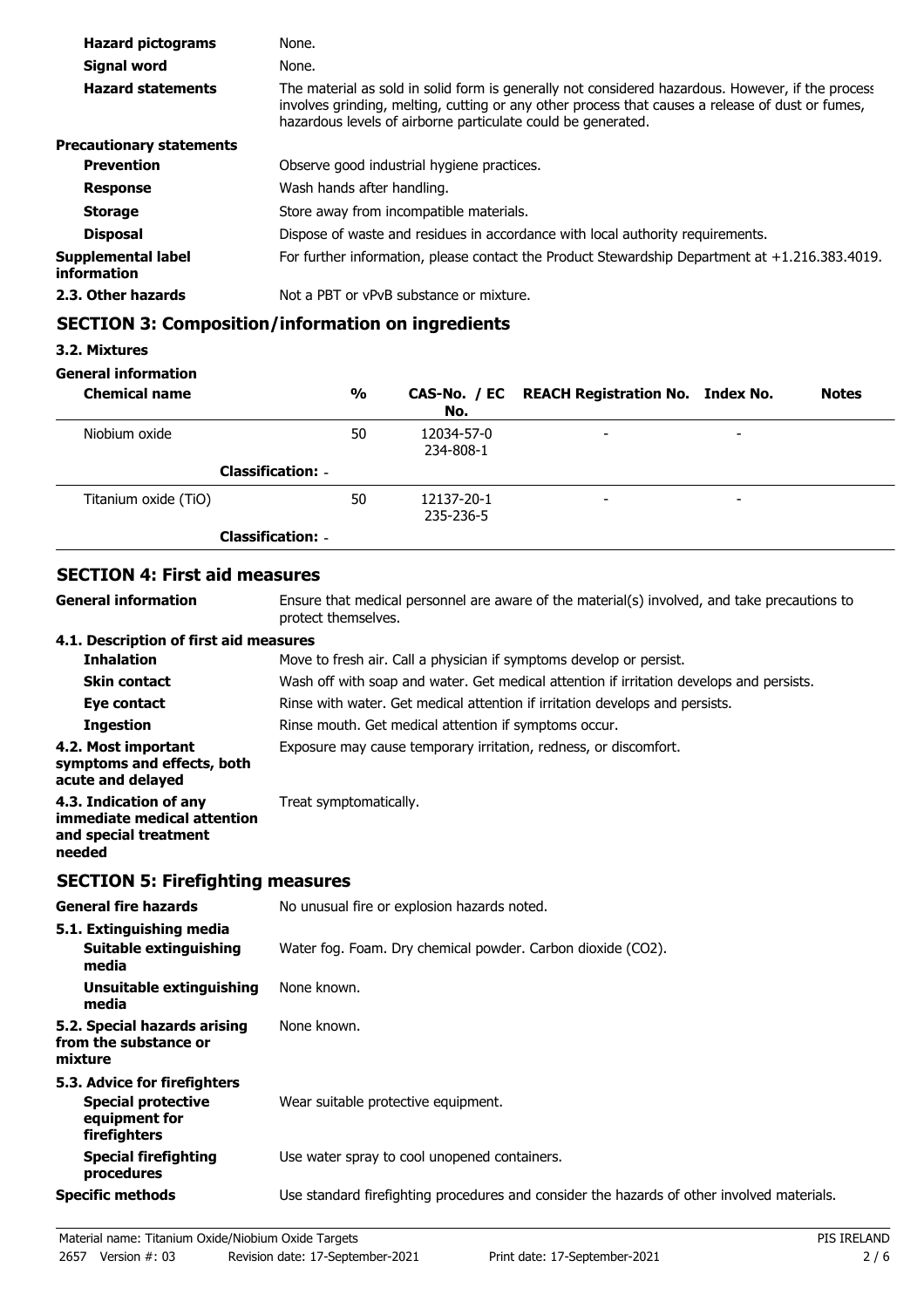### **SECTION 6: Accidental release measures**

|                                                                                                                                                                                                                               | 6.1. Personal precautions, protective equipment and emergency procedures                           |
|-------------------------------------------------------------------------------------------------------------------------------------------------------------------------------------------------------------------------------|----------------------------------------------------------------------------------------------------|
| For non-emergency<br>personnel                                                                                                                                                                                                | Keep unnecessary personnel away. For personal protection, see section 8 of the PIS.                |
| For emergency<br>responders                                                                                                                                                                                                   | Use personal protection recommended in Section 8 of the PIS.                                       |
| 6.2. Environmental<br>precautions                                                                                                                                                                                             | Avoid discharge into drains, water courses or onto the ground.                                     |
| 6.3. Methods and material for<br>containment and cleaning up                                                                                                                                                                  | Stop the flow of material, if this is without risk. For waste disposal, see section 13 of the PIS. |
| 6.4. Reference to other<br>sections                                                                                                                                                                                           | For personal protection, see section 8 of the PIS. For waste disposal, see section 13 of the PIS.  |
| $A$ - $A$ - $A$ - $A$ - $A$ - $A$ - $A$ - $A$ - $A$ - $A$ - $A$ - $A$ - $A$ - $A$ - $A$ - $A$ - $A$ - $A$ - $A$ - $A$ - $A$ - $A$ - $A$ - $A$ - $A$ - $A$ - $A$ - $A$ - $A$ - $A$ - $A$ - $A$ - $A$ - $A$ - $A$ - $A$ - $A$ - |                                                                                                    |

#### **SECTION 7: Handling and storage**

| 7.1. Precautions for safe<br>handling                                   | Avoid prolonged exposure. Observe good industrial hygiene practices. |
|-------------------------------------------------------------------------|----------------------------------------------------------------------|
| 7.2. Conditions for safe<br>storage, including any<br>incompatibilities | Keep locked up.                                                      |
| 7.3. Specific end use(s)                                                | Not available.                                                       |

### **SECTION 8: Exposure controls/personal protection**

| 8.1. Control parameters                              |                                                                                                                                                                                                                                                                                                                                                                    |
|------------------------------------------------------|--------------------------------------------------------------------------------------------------------------------------------------------------------------------------------------------------------------------------------------------------------------------------------------------------------------------------------------------------------------------|
| <b>Occupational exposure limits</b>                  | No exposure limits noted for ingredient(s).                                                                                                                                                                                                                                                                                                                        |
| <b>Biological limit values</b>                       | No biological exposure limits noted for the ingredient(s).                                                                                                                                                                                                                                                                                                         |
| <b>Recommended monitoring</b><br>procedures          | Follow standard monitoring procedures.                                                                                                                                                                                                                                                                                                                             |
| Derived no effect levels<br>(DNELs)                  | Not available.                                                                                                                                                                                                                                                                                                                                                     |
| <b>Predicted no effect</b><br>concentrations (PNECs) | Not available.                                                                                                                                                                                                                                                                                                                                                     |
| 8.2. Exposure controls                               |                                                                                                                                                                                                                                                                                                                                                                    |
| <b>Appropriate engineering</b><br>controls           | Good general ventilation should be used. Ventilation rates should be matched to conditions. If<br>applicable, use process enclosures, local exhaust ventilation, or other engineering controls to<br>maintain airborne levels below recommended exposure limits. If exposure limits have not been<br>established, maintain airborne levels to an acceptable level. |
|                                                      | Individual protection measures, such as personal protective equipment                                                                                                                                                                                                                                                                                              |
| <b>General information</b>                           | Personal protection equipment should be chosen according to the CEN standards and in discussion<br>with the supplier of the personal protective equipment.                                                                                                                                                                                                         |
| Eye/face protection                                  | Wear safety glasses with side shields (or goggles).                                                                                                                                                                                                                                                                                                                |
| <b>Skin protection</b>                               |                                                                                                                                                                                                                                                                                                                                                                    |
| - Hand protection<br>- Other                         | Wear gloves to prevent metal cuts and skin abrasions during handling.<br>Wear suitable protective clothing.                                                                                                                                                                                                                                                        |
| <b>Respiratory protection</b>                        | In case of insufficient ventilation, wear suitable respiratory equipment.                                                                                                                                                                                                                                                                                          |
| <b>Thermal hazards</b>                               | Wear appropriate thermal protective clothing, when necessary.                                                                                                                                                                                                                                                                                                      |
| <b>Hygiene measures</b>                              | Always observe good personal hygiene measures, such as washing after handling the material and<br>before eating, drinking, and/or smoking. Routinely wash work clothing and protective equipment to<br>remove contaminants.                                                                                                                                        |
| <b>Environmental exposure</b><br>controls            | Good general ventilation should be used. Ventilation rates should be matched to conditions. If<br>applicable, use process enclosures, local exhaust ventilation, or other engineering controls to<br>maintain airborne levels below recommended exposure limits. If exposure limits have not been<br>established, maintain airborne levels to an acceptable level. |

### **SECTION 9: Physical and chemical properties**

#### **9.1. Information on basic physical and chemical properties**

| <b>Appearance</b>     |        |
|-----------------------|--------|
| <b>Physical state</b> | Solid. |
| <b>Form</b>           | Solid. |
| Colour                | Grey.  |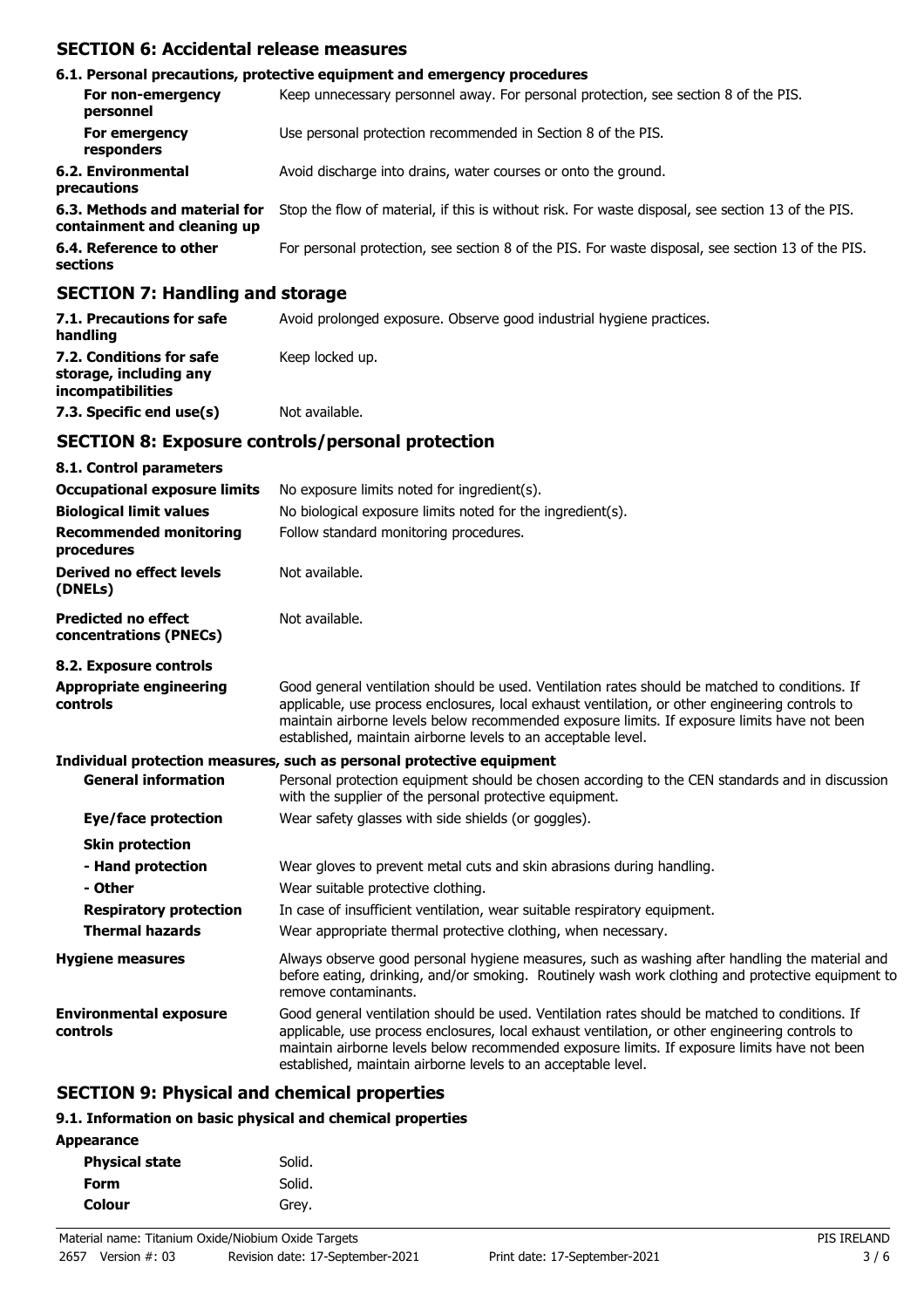| <b>Odour</b>                                        | None.                                   |
|-----------------------------------------------------|-----------------------------------------|
| <b>Odour threshold</b>                              | Not applicable.                         |
| рH                                                  | Not applicable.                         |
| <b>Melting point/freezing point</b>                 | > 1500 °C (> 2732 °F) / Not applicable. |
| <b>Initial boiling point and</b><br>boiling range   | Not applicable.                         |
| <b>Flash point</b>                                  | Not applicable.                         |
| <b>Evaporation rate</b>                             | Not applicable.                         |
| <b>Flammability (solid, gas)</b>                    | None known.                             |
| <b>Upper/lower flammability or explosive limits</b> |                                         |
| <b>Explosive limit - lower (</b><br>%)              | Not applicable.                         |
| <b>Explosive limit - lower (</b><br>%) temperature  | Not applicable.                         |
| <b>Explosive limit - upper</b><br>(%)               | Not applicable.                         |
| <b>Explosive limit - upper (</b><br>%) temperature  | Not applicable.                         |
| <b>Vapour pressure</b>                              | Not applicable.                         |
| <b>Vapour density</b>                               | Not applicable.                         |
| <b>Relative density</b>                             | Not applicable.                         |
| Solubility(ies)                                     |                                         |
| Solubility (water)                                  | Insoluble.                              |
| <b>Partition coefficient</b><br>(n-octanol/water)   | Not applicable.                         |
| <b>Auto-ignition temperature</b>                    | Not applicable.                         |
| <b>Decomposition temperature</b>                    | Not applicable.                         |
| <b>Viscosity</b>                                    | Not applicable.                         |
| <b>Explosive properties</b>                         | Not explosive.                          |
| <b>Oxidising properties</b>                         | Not oxidising.                          |
| 9.2. Other information                              |                                         |
| <b>Density</b>                                      | $4.20 - 6.00$ g/cm3                     |

### **SECTION 10: Stability and reactivity**

| 10.1. Reactivity<br>10.2. Chemical stability | The product is stable and non-reactive under normal conditions of use, storage and transport.<br>Material is stable under normal conditions. |
|----------------------------------------------|----------------------------------------------------------------------------------------------------------------------------------------------|
| 10.3. Possibility of hazardous<br>reactions  | No dangerous reaction known under conditions of normal use.                                                                                  |
| 10.4. Conditions to avoid                    | Contact with incompatible materials.                                                                                                         |
| 10.5. Incompatible materials                 | Ammonia. Chlorine.                                                                                                                           |
| 10.6. Hazardous<br>decomposition products    | No hazardous decomposition products are known.                                                                                               |

# **SECTION 11: Toxicological information**

| <u>SECTION III TOAKUUGUUGI MIOHIKUUH</u>   |                                                                                                                        |
|--------------------------------------------|------------------------------------------------------------------------------------------------------------------------|
| <b>General information</b>                 | Occupational exposure to the substance or mixture may cause adverse effects.                                           |
| Information on likely routes of exposure   |                                                                                                                        |
| <b>Inhalation</b>                          | Not likely, due to the form of the product.                                                                            |
| <b>Skin contact</b>                        | No adverse effects due to skin contact are expected.                                                                   |
| Eye contact                                | Not relevant, due to the form of the product.                                                                          |
| <b>Ingestion</b>                           | May cause discomfort if swallowed. However, ingestion is not likely to be a primary route of<br>occupational exposure. |
| <b>Symptoms</b>                            | None known.                                                                                                            |
| 11.1. Information on toxicological effects |                                                                                                                        |
| <b>Acute toxicity</b>                      | None known.                                                                                                            |
| <b>Skin corrosion/irritation</b>           | Not classified.                                                                                                        |
|                                            |                                                                                                                        |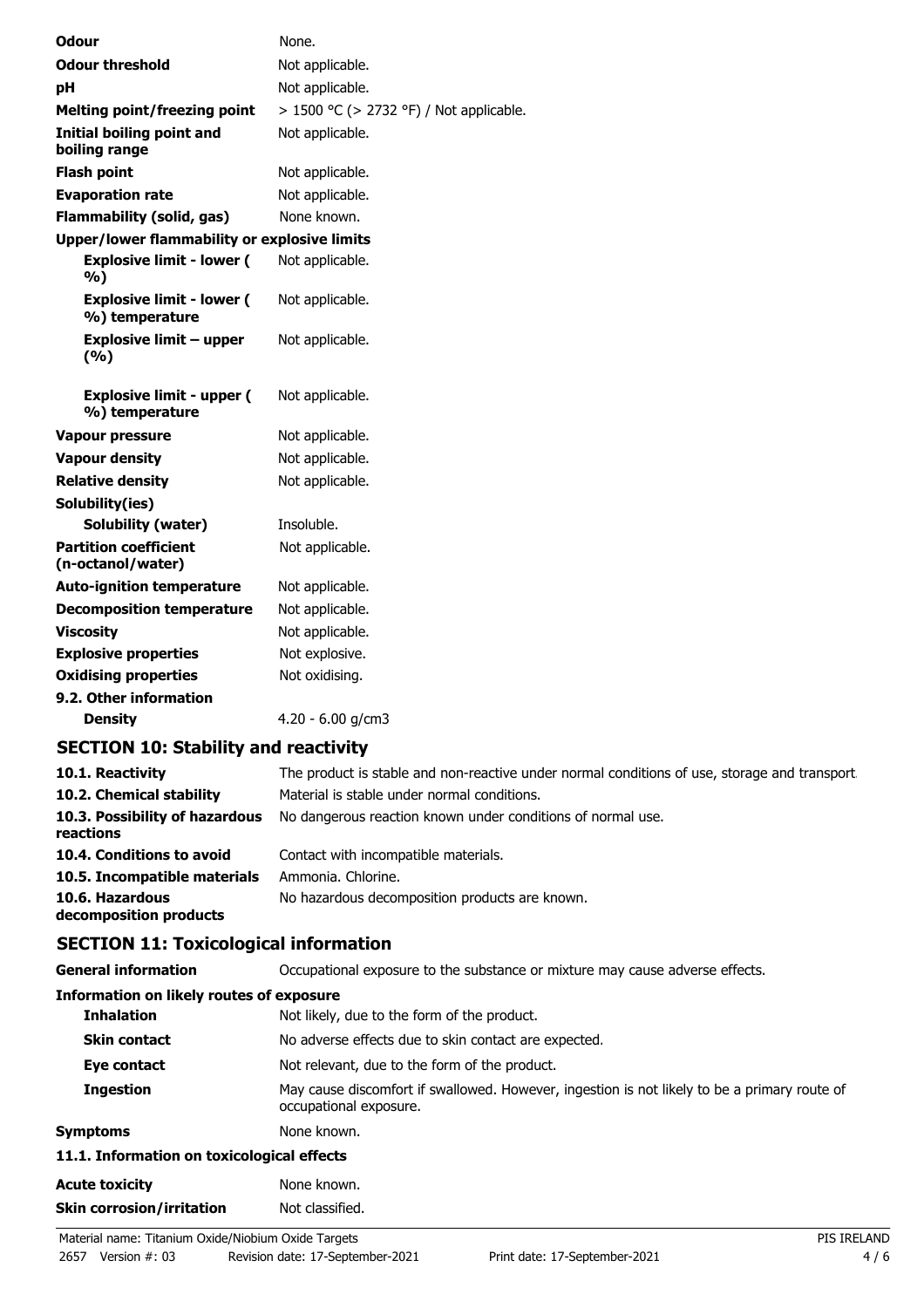| Serious eye damage/eye<br>irritation                      | None known.                                                                                                   |
|-----------------------------------------------------------|---------------------------------------------------------------------------------------------------------------|
| <b>Respiratory sensitisation</b>                          | Not a respiratory sensitizer.                                                                                 |
| <b>Skin sensitisation</b>                                 | Not a skin sensitiser.                                                                                        |
| <b>Germ cell mutagenicity</b>                             | Not classified.                                                                                               |
| Carcinogenicity                                           | Not classified.                                                                                               |
| <b>Reproductive toxicity</b>                              | Not classified.                                                                                               |
| Specific target organ toxicity<br>- single exposure       | Not classified.                                                                                               |
| Specific target organ toxicity<br>- repeated exposure     | Not classified.                                                                                               |
| <b>Aspiration hazard</b>                                  | Not an aspiration hazard.                                                                                     |
| Mixture versus substance<br>information                   | No information available.                                                                                     |
| <b>Other information</b>                                  | Not available.                                                                                                |
| <b>SECTION 12: Ecological information</b>                 |                                                                                                               |
| 12.1. Toxicity                                            | Based on available data, the classification criteria are not met for hazardous to the aquatic<br>environment. |
| 12.2. Persistence and<br>degradability                    | No data is available on the degradability of any ingredients in the mixture.                                  |
| 12.3. Bioaccumulative<br>potential                        | No data available.                                                                                            |
| <b>Partition coefficient</b><br>n-octanol/water (log Kow) | Not available.                                                                                                |

| n-octanol/water (log Kow)                           |                                         |
|-----------------------------------------------------|-----------------------------------------|
| <b>Bioconcentration factor (BCF)</b> Not available. |                                         |
| 12.4. Mobility in soil                              | No data available.                      |
| 12.5. Results of PBT and                            | Not a PBT or vPvB substance or mixture. |
| <b>vPvB</b> assessment                              |                                         |

**12.6. Other adverse effects** No other adverse environmental effects (e.g. ozone depletion, photochemical ozone creation potential, endocrine disruption, global warming potential) are expected from this component.

### **SECTION 13: Disposal considerations**

#### **13.1. Waste treatment methods**

| <b>Residual waste</b>                  | Dispose of in accordance with local regulations. Empty containers or liners may retain some product<br>residues. This material and its container must be disposed of in a safe manner (see: Disposal<br>instructions). |
|----------------------------------------|------------------------------------------------------------------------------------------------------------------------------------------------------------------------------------------------------------------------|
| <b>Contaminated packaging</b>          | Since emptied containers may retain product residue, follow label warnings even after container is<br>emptied. Empty containers should be taken to an approved waste handling site for recycling or<br>disposal.       |
| <b>EU waste code</b>                   | The Waste code should be assigned in discussion between the user, the producer and the waste<br>disposal company.                                                                                                      |
| <b>Disposal</b><br>methods/information | Collect and reclaim or dispose in sealed containers at licensed waste disposal site.                                                                                                                                   |
| <b>Special precautions</b>             | Dispose in accordance with all applicable regulations.                                                                                                                                                                 |

### **SECTION 14: Transport information**

### **ADR**

14.1. - 14.6.: Not regulated as dangerous goods.

# **RID**

14.1. - 14.6.: Not regulated as dangerous goods.

### **ADN**

14.1. - 14.6.: Not regulated as dangerous goods.

### **IATA**

14.1. - 14.6.: Not regulated as dangerous goods.

### **IMDG**

14.1. - 14.6.: Not regulated as dangerous goods.